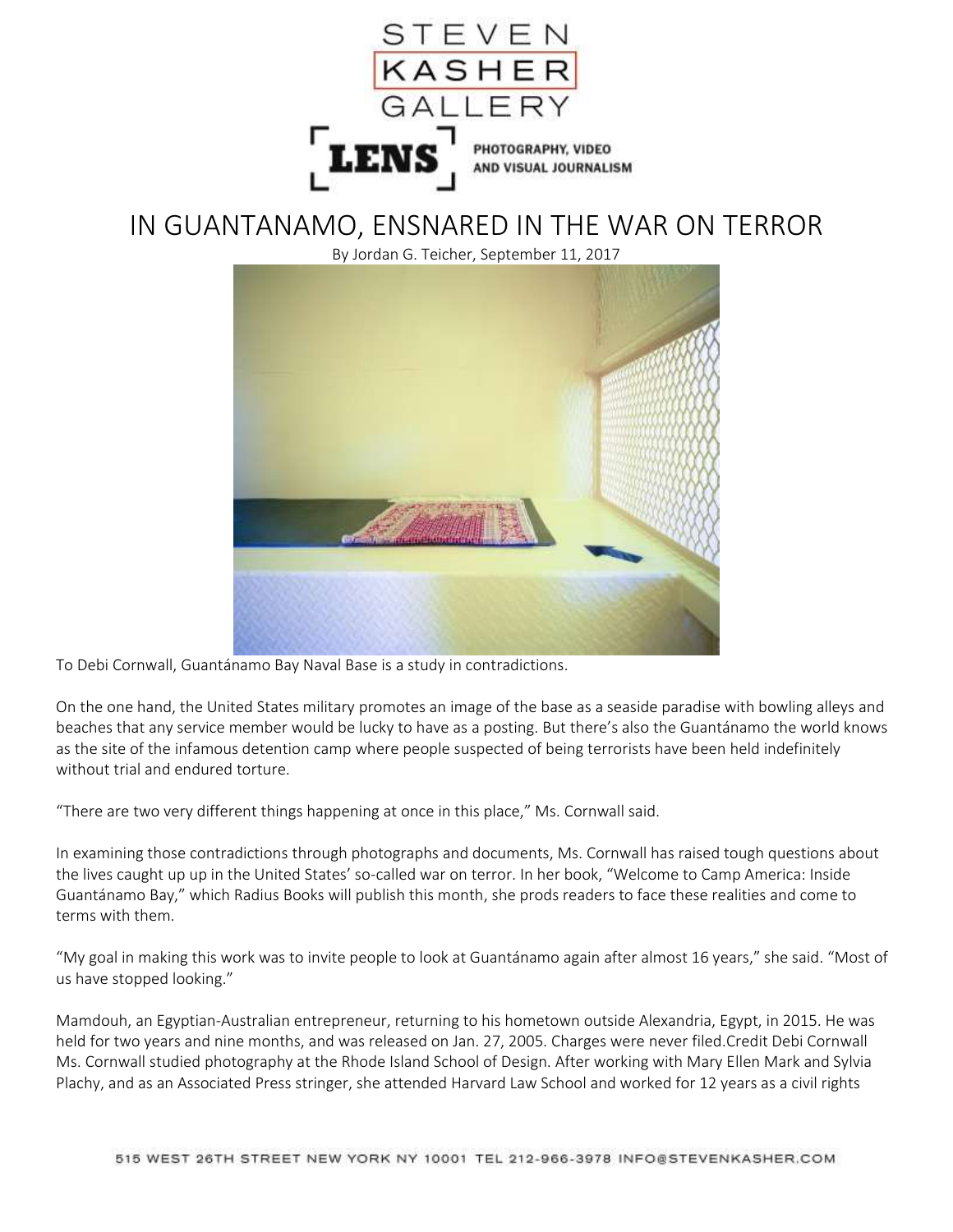

lawyer representing people who would be exonerated thanks to DNA analysis. She returned to photography in 2014, eager to explore power's effects on individuals through art, rather than law.

"There's a clear thread for me professionally from my work as a lawyer to my work as an artist," she said. "I think the main difference now is that I am more interested in raising questions than in answering them."

Lens first featured Ms. Cornwall's Guantánamo project three years ago, when she was in the middle of "Gitmo at Home, Gitmo at Play," a series of photographs depicting life on both sides of the wire taken during three visits to Cuba between 2014 and 2015.

To secure access, she had to adhere to a 12-page document of rules, including those prohibiting the taking of any photographs revealing the identity of detainees, military personnel or civilian staff. As part of the agreement, the military was also allowed to review all the photos directly from her memory cards and could delete any photographs that violated the rules. When she shot with film, she was required to process it under the watch of military censors in a mobile darkroom she built in the bathroom of the Navy lodge where she was staying.

"My strategy was to work within the limitations established by the military's rules and to look at what I was being asked to see," she said. "Later, I placed that in a context of what we're not allowed to see using text in the book."

Since 2014, her project has expanded to include "Gitmo on Sale," a series of photos featuring plush turkey vultures, bobble heads and other objects sold at Guantánamo's gift shops. It now also includes "Beyond Gitmo," a series of 14 portraits of former detainees who have been freed to nine countries, among them Egypt and Ireland. There are still 41 detainees held at the prison.

Mourad, center, a French-Algerian Muslim youth counselor. He was held for two years and eight months. Charges were never filed in the United States, but upon his return to France he was charged, tried and convicted, and he served another year and a half in prison. His conviction was overturned on appeal.Credit Debi Cornwall After contacting the men through their lawyers  $-$  or, sometimes, directly on social media  $-$  Ms. Cornwall photographed them with their backs to the camera. The intention, she said, was to replicate in the free world the Guantánamo rule against photographing faces.

"It was important for me to convey visually in this series the reality that it's not over when the body is freed," she said. "Essentially, I photographed each of these men as though they were still in Guantánamo."

Those portraits, which are printed on free-floating inserts, come with select information about the men, including the amount of time they spent in detention. Sometimes, the men are quoted directly about their time in prison. Other times, Ms. Cornwall provides excerpts from transcripts of their interrogations or case proceedings.

The entries never fail to note that no charges were filed against the men.

"Rather than laying out a case or telling any one man's story from start to finish — as I would as a lawyer — as an artist I'm compiling these seemingly disparate materials to provoke questions," she said. "The real work is done in what's missing, in what's in between."